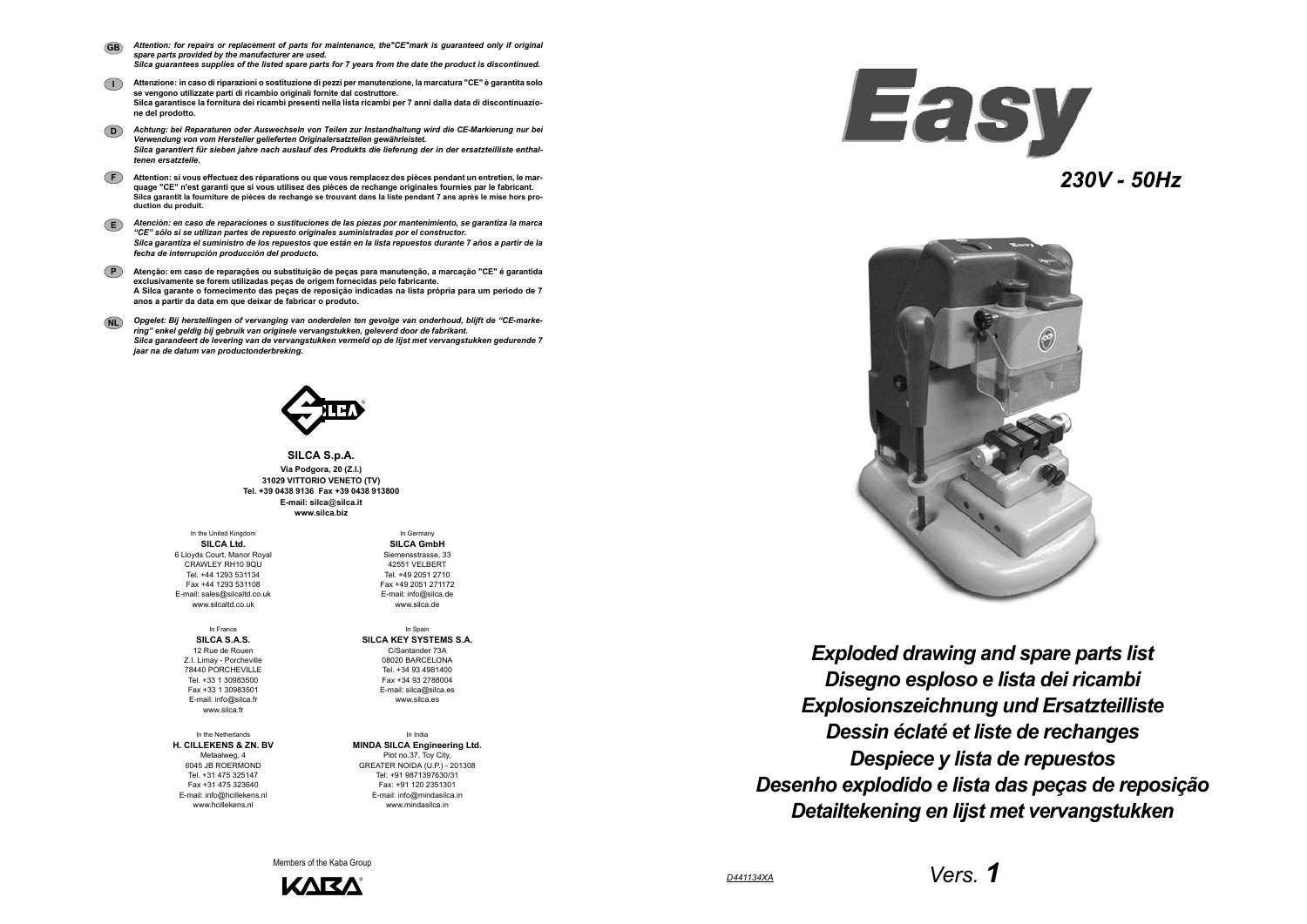**WICHTIGER HINWEIS!** Auf der Explosionszeichnung sind alle Komponenten der Schlüsselkopiermaschine angegeben; nur die mit einem Nummerncode versehenen sind Ersatzteile. Alle anderen, nicht numerierten Komponenten in der Explosionszeichnung dienen nur zur **WICHTIGER HINWEIS!**<br>Auf der Explosionszeichnung sind<br>kopie Knanconne an der Schrift<br>kopie Knanconne an der Schrift<br>die mit einem Nummerincode ver-<br>seienen sind Ersatzeile. Alle an-<br>Kenen, an in der Explosierten<br>Kenen, an

**NOTA IMPORTANTE!**<br>
Il disegno esploso illustra tutte le<br>
componenti cositiva della douplicati-<br>
componenti cositiva della douplicati-<br>
gnate da un codice numerico sono<br>
da considerarsi ricambi Tutte le al-<br>
ter considerar Il disegno esploso illustra tutte le componenti costituenti la duplicatrice, solamente quelle contrassegnate da un codice numerico sono da considerarsi ricambi. Tutte le altre componenti non numerate presenti nel disegno hanno valore puramente illustrativo.

**IMPORTANT NOTE!**<br>The exploded drawing illustrates all<br>the components of the key-cutting<br>machinal. Only those mated with a<br>machinal. Only those mated with a<br>the other components shown in the<br>drawing without numbers are sim **IMPORTANT NOTE!**

Θ

G

## **NOTA IMPORTANTE!**

 $REMARKAUTE  
\nIMPORTANTE!  
\n $e$  dessin éstat function  
\n $e$  dessin éstat function  
\n $e$  desisin éstat function  
\n $e$  desiesis destat function  
\n $e$  selesies square un code en  
\n $e$  in  $e$  de  
\n $e$  de  
\n $e$  de  
\n $e$  de  
\n $e$  de  
\n $e$  de  
\n $e$  de  
\n $$$ Le dessin éclaté montre toutes les pièces composant la duplicatrice, seules les pièces ayant un code en chiffres sont des pièces de rechange. Toutes les pièces du dessin sans chiffres ont une fonction pure-**IMPORTANTE! REMARQUE** ment illustrative.

O desenho explodido ilustra todos<br>os componentes que constituem a<br>máquina duplicadora, mas apenas<br>os marcados por um código nu-<br>pejas de reponsição. Todos desen<br>pejas de reponsição. Todos desen<br>mais componentes não numerad O desenho explodido ilustra todos os componentes que constituem a máquina duplicadora, mas apenas os marcados por um código numérico devem ser considerados peças de reposição. Todos os demais componentes não numerados presentes no desenho têm um va-**IMPORTANTE! IMPORTANTE!**

> The exploded drawing illustrates all the components of the key-cutting machine. Only those marked with a numerical code are spare parts. All the other components shown in the drawing without numbers are sim-

ply illustrative.

**BELANGRIJKE**<br> **OPMERKING!**<br>
De detailfekening illustreert alle on-<br>
derbelm van de dupliceermachine,<br>
derbelm van de dupliceermachine,<br>
code moeten als vervangstukken<br>
beschouwd worden. Alle andere<br>
niet genummerde onderd De detailtekening illustreert alle onderdelen van de dupliceermachine, maar enkel die met een numerieke code moeten als vervangstukken beschouwd worden. Alle andere niet genummerde onderdelen op de tekening zijn zuiver illustratief. **BELANGRIJKE OPMERKING!**

θ

C



cados por un código numérico. Todos los otros componentes no numerados que se encuentran en el diseño tienen un valor puramen-

te ilustrativo.

lor simplesmente ilustrativo.

**¡NOTA IMPORTANTE!**<br>El despiece il ustra todos los com-<br>cadora. Queen todos los com-<br>cadora. Queen todos por considerarse<br>repuestos sólo los que están mar-<br>cados por un código numérico. To-<br>numerados que se encuentra no<br>el El despiece ilustra todos los componentes que constituyen la duplicadora. Deben considerarse repuestos sólo los que están mar-**¡NOTA IMPORTANTE!** Ó